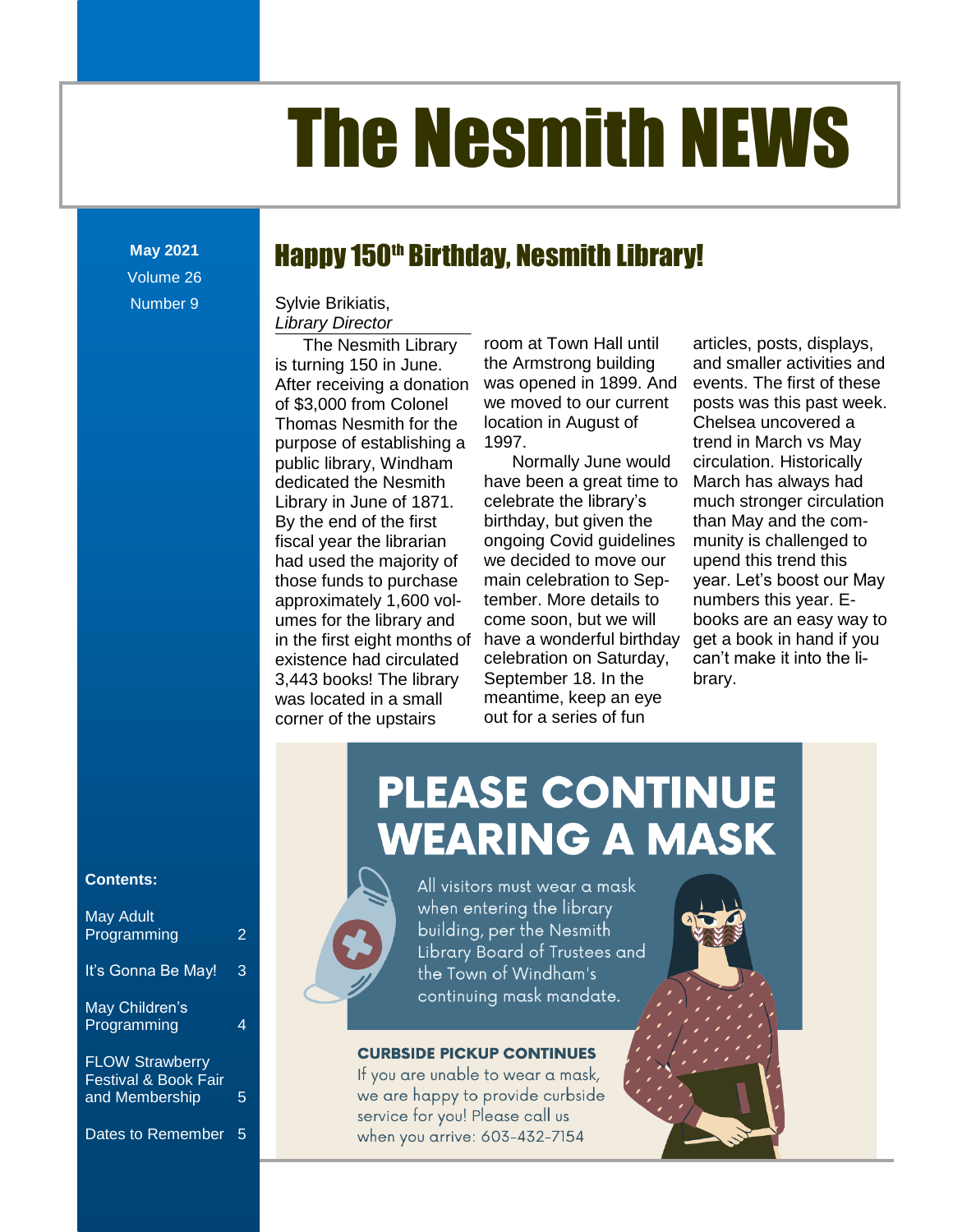### May Adult Programming

**Contents** *Adult Programming Librarian Maria Schroeter, Adult Collection Development and* 

The month of May brings us flowers (after our April showers,) but it also brings us Mother's Day and the unofficial start of summer, Memorial Day! Time to clean the grill, pull out the deck furniture, and library book!

### **Nesmith Library Book Group**

weather cooperates. We'll be pendent on if we are meeting in **Error Communistance and Communistance** and Communistance and Creator Manches-New Definition or virtually (in person will be a second or the contract of the Cheater Markhes-[From the Children's Room: February Vacation Programs](file:///C:/Users/Joyce/Documents/Nesmith/2013/Feb%202013/NN02_13.doc%23_Toc347430586) ...................................................................**Error! Bookmark not defined.** mation, and if necessary, with the Toddler Story Time [..............................................................................................................................](file:///C:/Users/Joyce/Documents/Nesmith/2013/Feb%202013/NN02_13.doc%23_Toc347430587)**Error! Bookmark not defined.** link to our Zoom room. This month have a chance to read the book, no<br>werriped Come to the meeting and Virtual programming will continue, but the Nesmith Library Book Group will meet in person, if the meeting outside on Wednesday, May 12, and the time will be deat 5:30, and virtually will be 6:30). Early that week, I'll be sending out an email with the meeting inforwe've been reading *Dear Edward* by Ann Napolitano. If you didn't worries! Come to the meeting and start with our next book (title to be revealed shortly!) and mark your calendar. We typically meet every 2nd Wednesday of the month at 6:30 p.m. In order to participate, you must have a Nesmith Library card or a card from one of the libraries in our consortium, you need to be over the age of 16, and you must register. Email me at [mschroeter@nesmithlibrary.org](mailto:mschroeter@nesmithlibrary.org) or call me at the library to register.

### **Scattergories on Facebook**



The month of May brings us Scattergories on Facebook will Connecticut. He was a member of ne ment contage and going on the first Monday of the Connecticut Lyme Disease [Dreams................................................................................................................................................](file:///C:/Users/Joyce/Documents/Nesmith/2013/Feb%202013/NN02_13.doc%23_Toc347430550)**Error! Bookmark not defined.** also brings us Mother's Day every month we'll be posting Coalition, as well. Throughout his he unofficial start of summer, games at noon. Respond in the years of advocacy, David has givorial Day! Time to clean the comments and see how creative en numerous Lyme presentations pull out the deck furniture, and you can be with your answers! Our to raise public awareness and corpair out the deel furniture, and the Digital Charles many pair and the failure of the entire and misure the property of the property of the property of the property of the property of the property of the property of the pr get ready to relax outdoors with a correvious games have yielded some crect the many myths and misuny book!<br>
very imaginative responses from derstandings that are associated some very smart players. On May in the Universe of the has also  $\frac{1}{2}$  building  $\frac{1}{2}$  building  $\frac{1}{2}$  subsetspace of Facebook and search for the left thousands of patients sort Scattergories on Facebook will every month we'll be posting games at noon. Respond in the comments and see how creative 3, go to Facebook and search for Nesmith Library (@nesmithlibrary) and don't forget to "like" our page while you're there!

### **Lyme Disease: From Prevention to Treatment**



With the warmer weather ticks have made their appearance again, and with them comes the threat of Lyme disease. Join us virtually on Thursday, May 13 at 6:00 p.m., when David Hunter will present Lyme Disease: From Prevention to Treatment. Some of the topics David will cover are testing, diagnosis, co-infections, imitator illnesses, the politics of Lyme, the impact of Lyme on children, and Lyme disease support groups.

David Hunter has been a longtime Lyme activist, advocating for patients on both the state and local levels in Connecticut for seven years. He was chairman of the Committee for Education Reform for Children with Lyme Disease (CERCLD), chairman of the Tribury Lyme Disease Task Force, and facilitator for the Tribury Lyme Disease Support Group in Southbury,

ethig butside on wearlesday, explore piscase. From Prevention David is continuing his Lyme ef-The Court Case of the Court Case is the Court Case of the Court Case of the Court of the Court of the Court of the in his new home state. He is a state of the is the Connecticut Lyme Disease to raise public awareness and correct the many myths and misunderstandings that are associated with Lyme disease. He has also through their symptoms and illness and helped guide them to proper, more effective care. Now a New Hampshire resident of 11 years, facilitator for the Greater Manches-New Hampshire Lyme Legislation law. He was featured in the NH Chronicle program in July 2010 entitled Living with Lyme: New Hampshire's Exploding Epidemic. He also served on the New Hampshire House Lyme Disease Subcommittee and helped steward a second Lyme bill through to passage in 2015.

### **Takeaway Wreath Craft**



On Tuesday, May 18, get ready to celebrate the red, white, and blue holidays (Memorial Day, Flag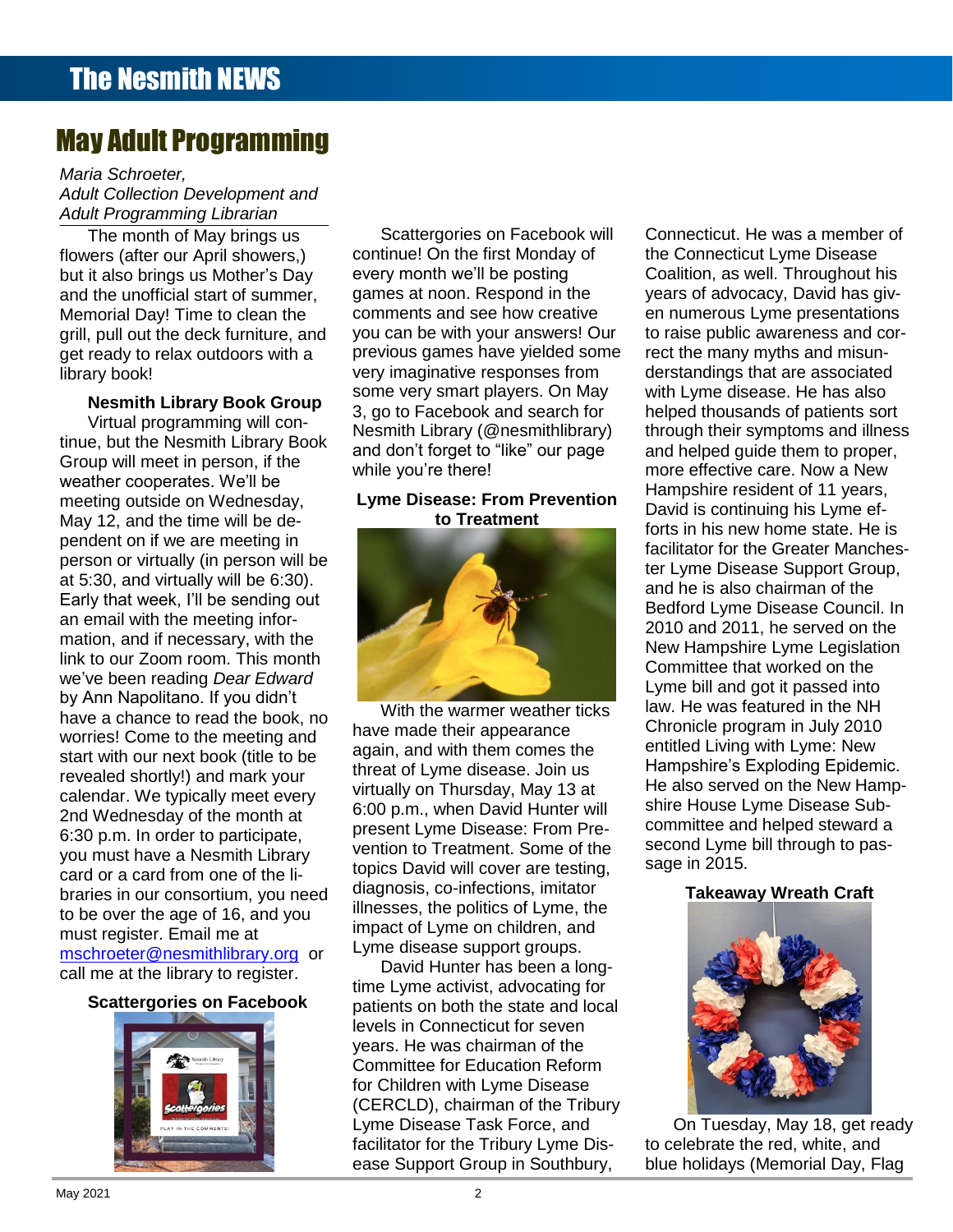## May Adult Programming (Continued)

Day, and the Fourth of July) with this colorful tissue-paper flower and content accupating you need is included in the takeaway kit: wirewreath frame; white-tissue paper flowers; red-tissue paper flowers; blue tissue-paper flowers; and instructions. For indoor use only. This takeaway craft is for Nesmith Library patrons ages 18 and up. No registration is required. There is a limit of one craft per household, and they are only available until our limited supplies run out.

**Life Downstairs: British Servant Culture in Fact, Fiction, and Film Contents**



While master/servant narratives While master/servant narrativ<br>have been popular for centuries, there seems to be a resurgence of interest in these stories in recent years. Join us virtually on Wednesday, May 19 at 6:30 p.m.

### It's Gonna Be May!

### *Molly Pevna,*

### **Teen Services Librarian**

And we have a whole heap of things happening. Like our first in person TAG meeting of the year! Molly has missed you guys a whole our first **Teen Advisory Group** (TAG) meeting Tuesday, May 4 at 6:30 p.m. on the library lawn. Everyone will get their own special hula hoop to sit in, so we can all safely socially distance. Masks and

when English professor Ann McClellan examines the reasons why these plot lines intrigue us and introduces us to some of the works that represent this genre. Many contemporary British and North begave paper nowers, the contempotary British and North British included. One is the datition<br>issue-paper flowers; and in-<br> television executives have exakeaway craft is for Nesmith plored the master/servant relation- (2012), Sherlock's World: Fanficship in their works. Films like *The Remains of the Day* and *Gosford Park* garnered numerous Oscar nominations and substantial box office profits. PBS created such classics as *Upstairs, Downstairs* and *Manor House*, as well as the phenomenally successful *Downton*  Abbey. Even mainstream American experience of the state of the state of the Abbey. Even mainstream American television has piloted its own ver-Supreme Court Cases [.........................................................................................................................](file:///C:/Users/Joyce/Documents/Nesmith/2013/Feb%202013/NN02_13.doc%23_Toc347430579)**Error! Bookmark not defined.** sions of the British servant in shows as wide-ranging as *The Fresh Prince of Bel Air* to reality TV's *Supernanny*. Learn more as Ann explores the history behind the [Take the Digital Challenge...................................................................................................................](file:///C:/Users/Joyce/Documents/Nesmith/2013/Feb%202013/NN02_13.doc%23_Toc347430585)**Error! Bookmark not defined.** rise and fall of British servants and [From the Children's Room: February Vacation Programs](file:///C:/Users/Joyce/Documents/Nesmith/2013/Feb%202013/NN02_13.doc%23_Toc347430586) ...................................................................**Error! Bookmark not defined.** why Americans are so fascinated by their stories on page and screen. uded in the takeaway kit: wire- introduces us to some of the works at Plymouth State University where h frame; white-tissue paper bthat represent this genre. Many she teaches 19<sup>th</sup> and 20<sup>th</sup> century rs; red-tissue paper flowers; contemporary British and North British literature. She is the author ions. For indoor use only. **The Reference Corners** is a vertex-<br>
Transformed the Campus Novel y patrons ages 18 and up. No ship in their works. Films like The ion and the Reimagining of BBC's *S* patterns ages Te and apprice Temp in their memory line and the Trom the Trom againing of EBS of ration is required. There is a Remains of the Day and Gosford Sherlock (2018), and several artif one craft per household, *Park* garnered numerous Oscar and cles on cultural topics ranging from ney are only available until examinations and substantial box servants on screen to social media, are for ages 16 and up, and regisshows as wide-ranging as The tration is required. Register online The Reference of Bel Air to reality by visiting [www.nesmithlibrary.org/](http://www.nesmithlibrary.org/%0bcalendar) **Events Adult Adult Adult Adult Adult Adult Adult Adult Adult Adult Adult Adult Adult Adult Adult Adult Adult A** The and fail of British servants and each program containing infor-<br>Why Americans are so fascinated mation about joining the webinars. and The Muslim by their stories on page and The Muslim on any of ssue-paper nowers, and in-<br>Internet annually written in the internet and the final of the principal written's Todion is required. There is a refinants of the Day and Oostory of Diferrock (2010), and several diff shows as wide-ranging as *The* analogical equiled. Register online Non-Fiction Titles in the Children's Americans are so rascinated mation about joining the webinars.



This online program is made possible by a generous grant from New Hampshire Humanities.

Ann McClellan is professor of English and interim provost and vice president of academic affairs of *How British Women Writers*  (2012), *Sherlock's World: Fanfic*fan fiction, and Sherlock Holmes. She is currently writing a new monograph on Black Sherlock Holmes adaptations.

This month's virtual programs receive a confirmation email for each program containing infor-

these programs, or if you have any questions, please contact our Adult Programming Librarian, Maria, at [mschroeter@nesmithlibrary.org,](mailto:mschroeter@nesmithlibrary.org) or call the library at 432-7154.

gs happening. Like our first in Don't feel quite up to in person supplies last. Supponing. Enc. of first in Don't Court op to in posson supplies last. n TAG meeting of the year! yet? That's okay, email Molly to get has missed you guys a whole the information on how to call into heck of a lot. So, we'll be having the meeting. The set of the set of the set of the set of the set of the set registration are both also required. the meeting.

will get their own special lents anyone? Kits can be picked To finish up the month we have

May 5. Kits are available while supplies last.



noop to sit in, so we can all expediting curbside hours (10:00 the **Tween Foodie Challenge** or Product States, 2008. In the Product of the Maritime Company of the Milletter Company of the Maring Chandle<br>Socially distance. Masks and a.m. – 7:00 p.m.) on Wednesday, happening on Wednesday. May To finish up the month we have the **Tween Foodie Challenge** happening on Wednesday, May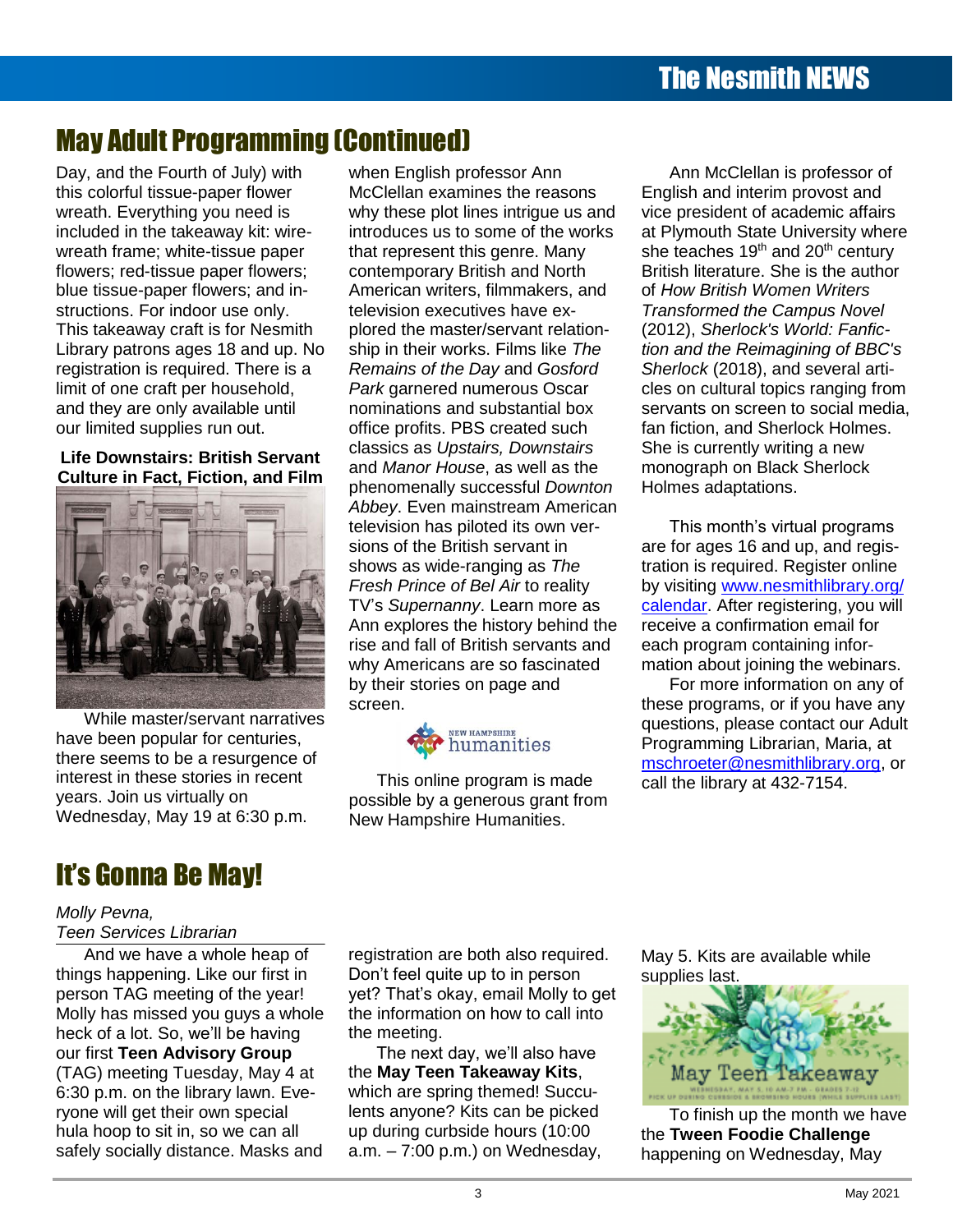### It's Gonna Be May! (Continued)

19. Pickup will also be during curbside hours.

**Contents** We'll also be having College Admissions Coach Extraordinaire Nancy Steenson again! On Tues-

nissions Coach Extraordinaire Middle and high school students b. Questions about this or any of y Steenson again! On Tues- and parents are welcome to regis- the programs? Email Molly at will be hosting a virtual presentation via Zoom on **How to Prepare for College During a Pandemic**. Middle and high school students ter.

of the programs of the computation of the product of the programs of the programs of the money at the money of the money of the money of the money of the money of the money of the money of the money of the money of the mon day, May 18 at 6:30 p.m. Nancy ter. The manufacture of the manufacture of the movies of the movies of the movie Please note the age groups for teen programs are grades 7-12 and tween programs are grades 4 the programs? Email Molly at

#### The Reference Corner: Pollution [.........................................................................................................](file:///C:/Users/Joyce/Documents/Nesmith/2013/Feb%202013/NN02_13.doc%23_Toc347430553)**Error! Bookmark not defined.** Upcoming Young Adult Events [............................................................................................................](file:///C:/Users/Joyce/Documents/Nesmith/2013/Feb%202013/NN02_13.doc%23_Toc347430554)**Error! Bookmark not defined.** May Children's Programming [Take the Digital Challenge...................................................................................................................](file:///C:/Users/Joyce/Documents/Nesmith/2013/Feb%202013/NN02_13.doc%23_Toc347430555)**Error! Bookmark not defined.**

#### [From the Children's Room: February Vacation Programs](file:///C:/Users/Joyce/Documents/Nesmith/2013/Feb%202013/NN02_13.doc%23_Toc347430556) ...................................................................**Error! Bookmark not defined.** *Molly Pevna*



s Supplies are limited. All ages. from the Nesmith Library! Stop by this is an independent program.<br>from the Nesmith Library! Stop by Corealisers are violence to welt in the Sing a song, dance a new the library during curbside hours to pick up yours. Call the library at 603-432-7154 when you are at the end of conditions? Email Mally at the second of the contrary! On Monday, May library, and we will put the craft out [From the Children's Room: February Vacation Programs](file:///C:/Users/Joyce/Documents/Nesmith/2013/Feb%202013/NN02_13.doc%23_Toc347430586) ...................................................................**Error! Bookmark not defined.** for your child. Questions? Email Azra Palo, Head of Youth Services, [apalo@nesmithlibrary.org.](mailto:apalo@nesmithlibrary.org)

### **May Preschool Storytime**



Join us for our first outdoor Preschool Storytime of the year! Stories, songs, and more with Miss Molly. Registration required. For ages 3 to 5.

**Example 21 Todo of Crofts** Sing a song, dance a new ing Monday, May 10 during New Non-Fiction Titles in the Children's Room [...................................................................................](file:///C:/Users/Joyce/Documents/Nesmith/2013/Feb%202013/NN02_13.doc%23_Toc347430558)**Error! Bookmark not defined.** curbside hours! Families will work dance, and enjoy some stories at curbside hours! Families will work **PICK UD LOCAL CONTRACT AND CONTRACT OUTCOOL CONTRACT OUTCOOL CONTRACT OUTCOOL CONTRACT AND CONTRACT OUTCOOL CONTRACT ON A VALUE OF A VALUE OF A VALUE OF A VALUE OF A VALUE OF A VALUE OF A VALUE OF A VALUE OF A VALUE OF A** Sing a song, dance a new **Example 20 Preschool Storytime! On Thursday, in teams. Registration required.** May 13, at 10:30 a.m., Miss Molly **Takeaway** will lead us in a fun time including <u>lo@nesmithlibrary.org</u> **Conservation of the Conservation of the Conservation of the Conservation of the Conservation of the Conservation of the Conservation of the Conservation of the Conservation of the Conservation of the Conservation of the C** Library. **Confidit Chs** May 13, at 10:30 a.m., Miss Molly Questions? Email Azra Palo at [apa-](mailto:apalo@nesmithlibrary.org)[New DVD.............................................................................................................................................](file:///C:/Users/Joyce/Documents/Nesmith/2013/Feb%202013/NN02_13.doc%23_Toc347430551)**Error! Bookmark not defined.**

Upcoming Young Adult Events [............................................................................................................](file:///C:/Users/Joyce/Documents/Nesmith/2013/Feb%202013/NN02_13.doc%23_Toc347430584)**Error! Bookmark not defined.**

This program is weather-<br>
This program is weather-<br>
Join us for a Toddler Time Get creative with our takeaway additional rease also note that **Stration required, space limited.** dependent: we will contact registhis is an independent program. Caregivers are welcome to wait in The reference correspondent in the library or in their vehicles while an outdoor family storytime at the library of ip yours. Call the library at<br>22.7154 when you are at the the children are in the program. Nesmith Library! On Monday, May dance, and enjoy store by the process are welcome to wait in dance, and enjoy some stories at and the process of

Questions? Email Molly at [mpevna@nesmithlibrary.org.](mailto:mpevna@nesmithlibrary.org)

### **June Storytime Kit**

One storytime kit per family. Please register your family together and note the children's ages, so that we can provide the age appropriate crafts. Kits will include a virtual takeout menu, goodies, a craft for each child, and more!

Register for a storytime kit every month and join us virtually for special crafts, storytimes, and more! Questions? Email Azra Palo at [apalo@nesmithlibrary.org.](mailto:apalo@nesmithlibrary.org)

# **May STEAM Kits**

Recommended for ages 5-12. Pick up your kit supplies startin teams. Registration required. [lo@nesmithlibrary.org.](mailto:apalo@nesmithlibrary.org)

### **May Toddler Time**



New Non-Fiction Titles in the Children's Room [...................................................................................](file:///C:/Users/Joyce/Documents/Nesmith/2013/Feb%202013/NN02_13.doc%23_Toc347430588)**Error! Bookmark not defined.** Every Monday, except May 31. **Contents** No registration necessary. The example in the war contact registration in the contact registration necessary. rio registration riccessary.<br>plies are limited. All ages in the trants if we have to cancel or re-<br>plies are limited. All ages les are limited. All ages.<br>et erective with our teleculory schedule. Please also note that istration required, space limited. Join us for a Toddler Time hosted by Miss Chris! Stories, songs, and dancing outdoors. Registration required, space limited.

Sing a song, dance a new an outdoor family storytime at the Nesmith Library! On Monday, May 17, at 10:30 a.m., Miss Chris will If the fight of the contract of the monometric method of the monometric method is in a fun storytime for fami-<br>In child Questions? Email lies including songs, dancing, and New Non-Fiction Titles in the Children's Room [...................................................................................](file:///C:/Users/Joyce/Documents/Nesmith/2013/Feb%202013/NN02_13.doc%23_Toc347430588)**Error! Bookmark not defined.**  $\frac{1}{2}$  and, i lead of Tourn Services, but is our station of the station of the station of the outdoor lawn areas of Nesmith Library.

> Registration is limited so that we can observe appropriate social distancing between families on the lawn. Participants are required to follow social distancing guidelines and mask mandates.

This program is weather dependent: we will contact registrants if we have to cancel or reschedule. Questions? Email Chris at [csavukinas@nesmithlibrary.org.](mailto:csavukinas@nesmithlibrary.org)